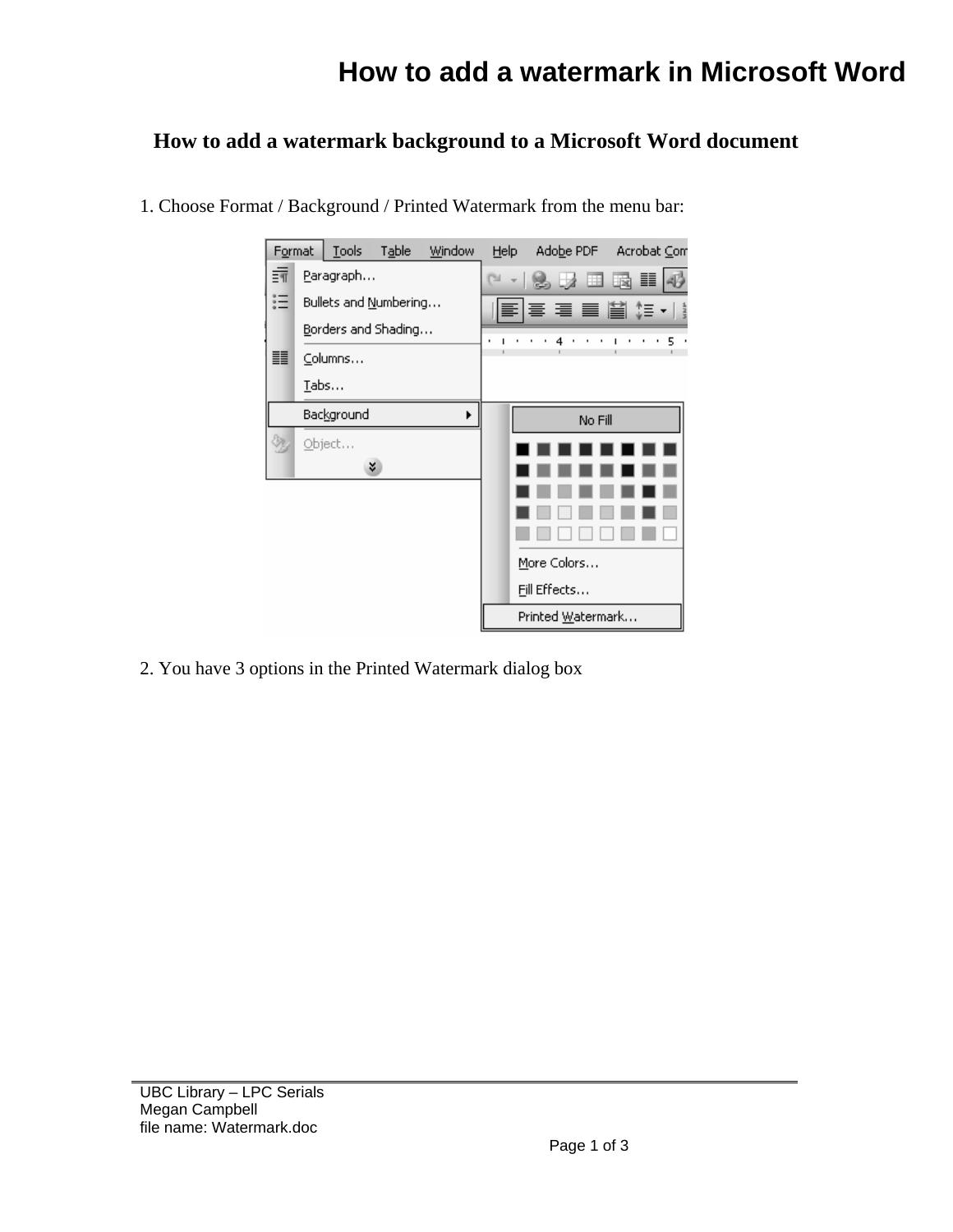## **How to add a watermark in Microsoft Word**

| <b>Printed Watermark</b>              |                     |                   |
|---------------------------------------|---------------------|-------------------|
| ⊙ No watermark<br>) Picture watermark |                     |                   |
| Select Picture                        |                     |                   |
| Scale:                                | Ÿ.<br>Auto          | √ Washout         |
| Text watermark                        |                     |                   |
| Text:                                 | <b>ASAP</b>         |                   |
| Font:                                 | Times New Roman     |                   |
| Size:                                 | <b>Auto</b><br>v    |                   |
| Color:                                | Automatic<br>$\sim$ | √ Semitransparent |
| Layout:                               | ⊙ Diagonal          | ◯ Horizontal      |
|                                       |                     |                   |
|                                       |                     |                   |
|                                       | ОK                  | Cancel<br>Apply   |

- No watermark : Do not display any watermark at all. Use this option to remove an existing watermark.
- Picture watermark : Choose an image you wish to use as the watermark.
- Text watermark : Specify a word or words you wish to use as a watermark.

3. The text watermark setting has a number of associated options:

| Picture watermark |                    |                   |
|-------------------|--------------------|-------------------|
|                   | Select Picture     |                   |
| Scale:            | Auto<br>$\sim$     | √ Washout         |
| Text watermark    |                    |                   |
| Text:             | ASAP               | v                 |
| Eont:             | Times New Roman    | v                 |
| Size:             | Auto               |                   |
| Color:            | $\checkmark$       | ☑ Semitransparent |
| Layout:           | ⊙ <u>D</u> iagonal | Horizontal        |
|                   |                    |                   |

UBC Library – LPC Serials Megan Campbell file name: Watermark.doc